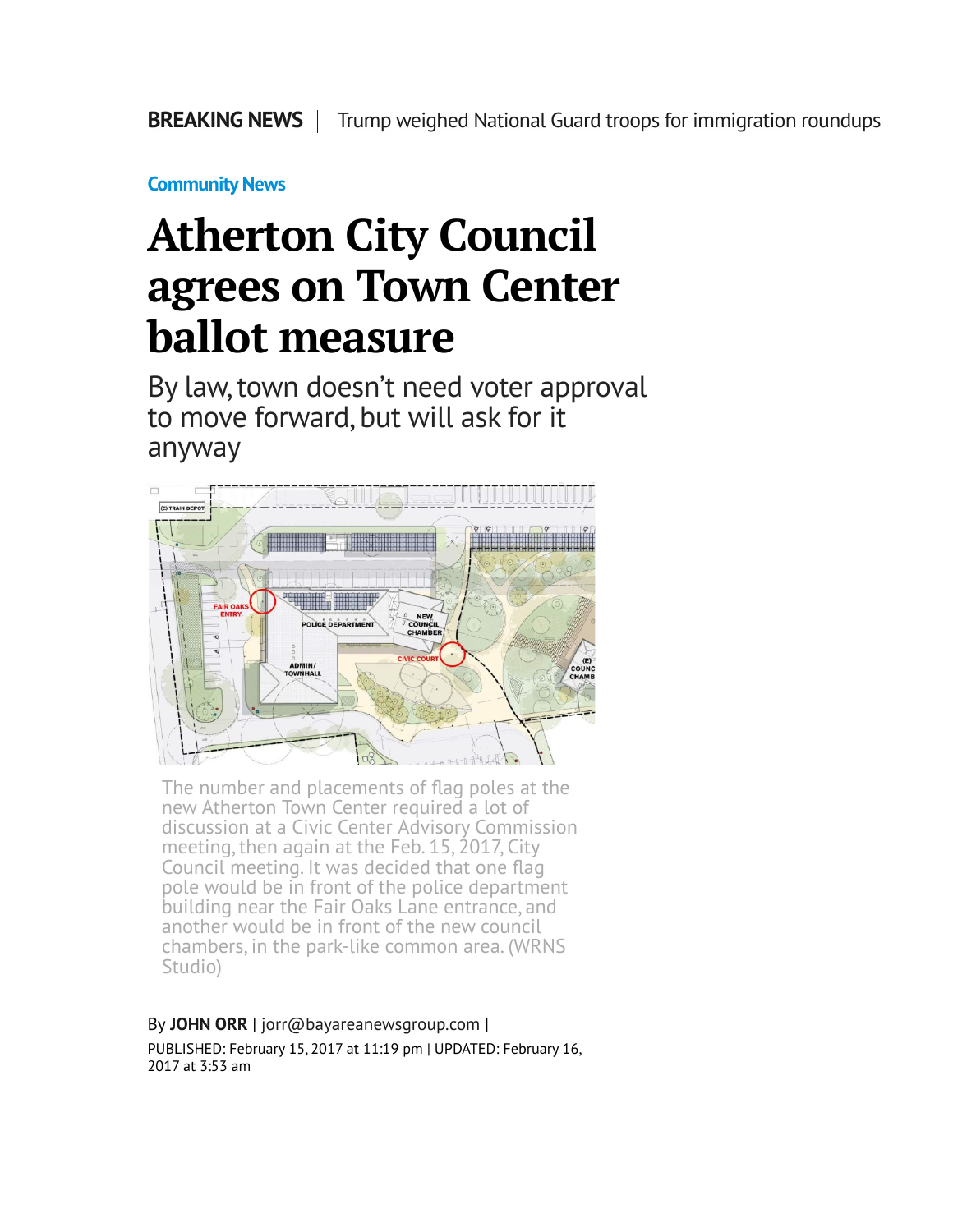The business of seeking public approval for financing the proposed Atherton Town Center has become a hike through a brambles patch for the City Council.

First there was Measure L, in 2012, that said the new city administration building and police department should be built by donations.

Then came the difficulty of getting residents to actually chip in the needed money, despite the project's status as a 501(c)(3) charitable organization.

Then came the recent news from City Attorney William Conners that, as it turns out in state law, Measure L was never binding anyway, but was only advisory. The town can legally proceed to pay for the Town Center using whatever means the City Council can find.



Atherton City Attorney William Conners at the Feb. 15, 2017, City Council meeting. (John Orr / Daily News)

But still, the City Council doesn't want to just ignore the wishes of those voters in 2012, so on Wednesday night it approved the wording of a ballot measure that, in effect, negates Measure L.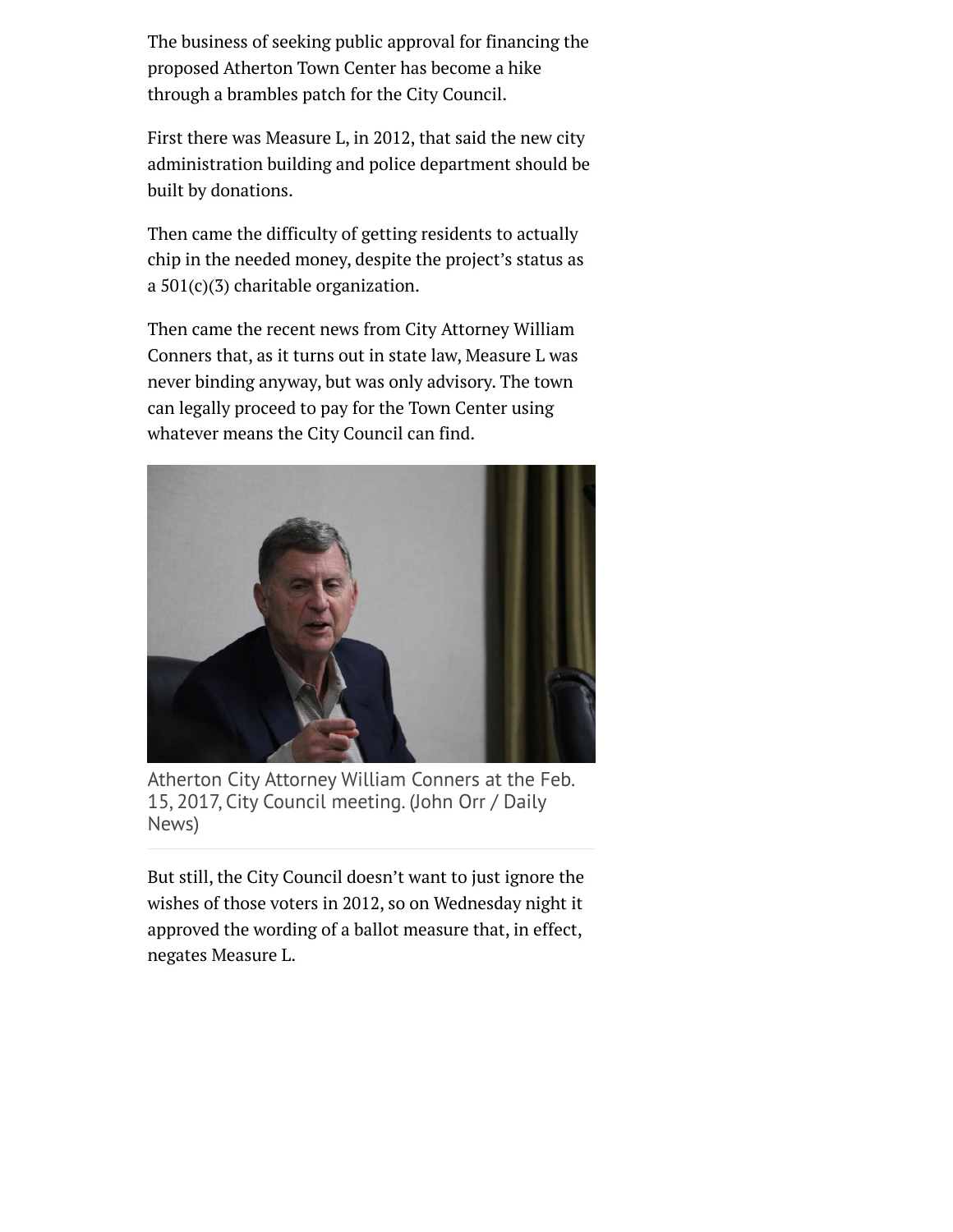The text of the measure as vetted on Wednesday reads, "Measure L was approved by Atherton voters in 2012 as an advisory measure supporting the use of donor funds as the primary funding source for the Civic Center Project. Since 2012, the Town has spent four years in the design process, completed 100% Design Development and is now engaged in the preparation of construction documents. Donor funds have served as the primary funding source for all of this design work; but current donations are not sufficient to complete construction of the designed project.

"The City Council has developed a funding plan that would supplement current and future private donations with available general funds without adding any new project-specific taxes, changes to the current Parcel Tax or use of the Town's mandatory reserves. Other funding sources include funds derived from building fees and grants. The City Council would like input from the voters as to how best to proceed with respect to additional funding needs. They pose the following question:

"Should the Town of Atherton supplement private donations with available non-dedicated General Funds to meet the funding shortfall, where one exists, for construction of the new Town Center?"

That measure, which the City Council plans to ask San Mateo County to put on a mail-in-only ballot for the June election, is another advisory vote. It is not legally binding.

The town has a funding plan worked out that gets it within about \$2.4 million of paying for the project.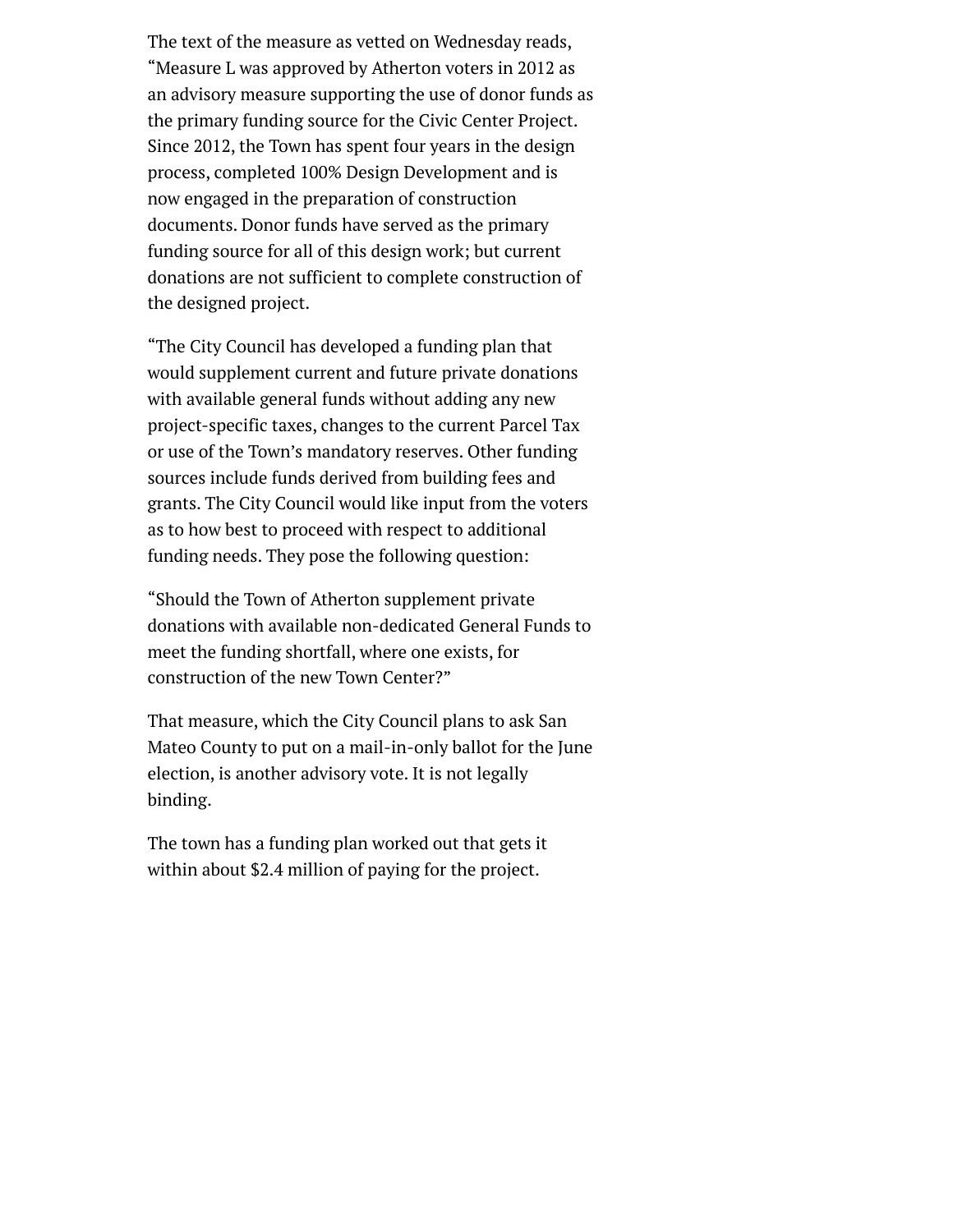

Atherton Mayor Bill Lempres at the Feb. 15, 2017, City Council meeting. (John Orr / Daily News)

In January, Mayor Michael Lempres said, "The majority of the money is in hand already, in unallocated reserves, and in other fees and funds we can use. We can almost pay for the entire civic center if costs come in as anticipated. We are about \$2.3 million or \$2.4 million short, out of the \$27 million we need."

Hope lives on that Atherton Now, the committee charged with asking residents to contribute, may come up with that extra couple of million dollars. If that doesn't happen, said City Manager George Rodericks, the town could turn to bank loans.

Council member Elizabeth Lewis made the motion on Wednesday to move the advisory ballot measure to the November election instead, saying it would save the town about \$20,000. But Lempres noted that such a move would lead to about three months of delays in signing construction contracts, and that it has been established that each month of delay costs the town about \$120,000. Lewis' motion died for lack of a second.